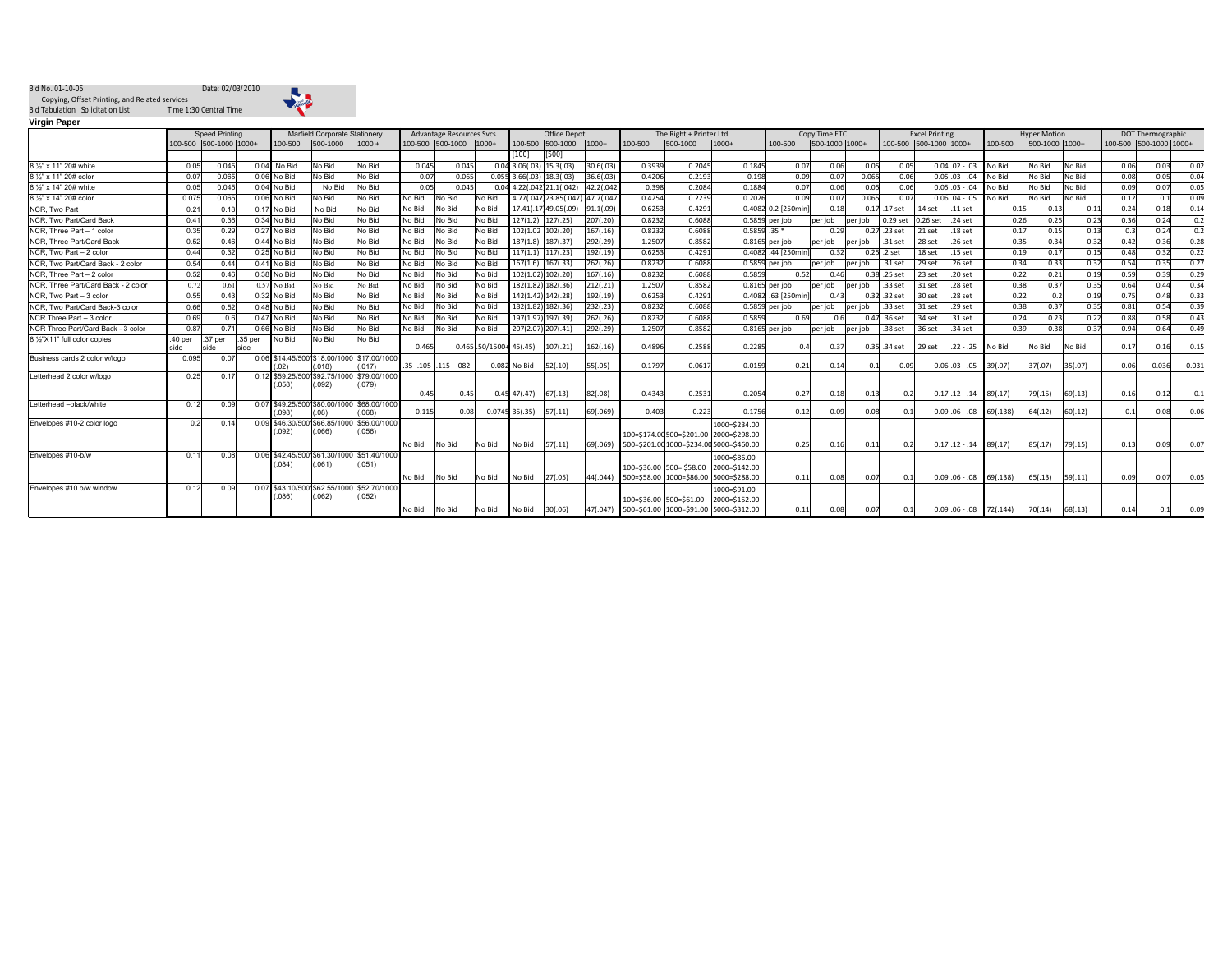## **Recycled Paper**

|                                            | <b>Speed Printing</b> |                  |        | Marfield Corporate Stationery |                                                             |                                  | Advantage Resources Svcs. |                  |         | Office Depot |             |                  | The Right + Printer Ltd. |         |         |             | Copy Time ETC |          |                    | <b>Excel Printing</b> |                    |          | <b>Hyper Motion</b> |        | <b>DOT Thermographic</b> |       |            |  |
|--------------------------------------------|-----------------------|------------------|--------|-------------------------------|-------------------------------------------------------------|----------------------------------|---------------------------|------------------|---------|--------------|-------------|------------------|--------------------------|---------|---------|-------------|---------------|----------|--------------------|-----------------------|--------------------|----------|---------------------|--------|--------------------------|-------|------------|--|
|                                            | 100-500               | 500-1000 1000+   |        | 100-500                       | 500-1000                                                    | $1000+$                          |                           | 100-500 500-1000 | $1000+$ | 100-500      | 500-1000    | $11000+$         | 100-500                  | 500-100 | $1000+$ | 100-500     | 500-1000 1000 |          | 100-500            | 500-1000 1000+        |                    | 100-500  | 500-1000 1000+      |        | 100-500 500-1000 1000+   |       |            |  |
|                                            |                       |                  |        |                               |                                                             |                                  |                           |                  |         | [100]        | [500]       |                  |                          |         |         |             |               |          |                    |                       |                    |          |                     |        |                          |       |            |  |
| 8 1/2" x 11" 20# white                     | 0.0                   | 0.065            |        | 0.06 No Bid                   | No Bid                                                      | No Bid                           | No Bid                    | No Bid           | No Bid  | 3.06(.0)     | 15.3(.03)   | 30.6(.03)        | 0.3996                   | 0.21    | 0.1899  | 0.07        | 0.06          | 0.05     | 0.05               |                       | $0.04.02 - .03$    | No Bid   | No Bid              | No Bid | 0.05                     | 0.03  | 0.02       |  |
| 8 1/2" x 11" 20# color                     | 0.09                  | 0.085            |        | $0.08$ No Bid                 | No Bid                                                      | No Bid                           | No Bid                    | No Bid           | No Bid  | 3.66(.03     | 18.3(.036   | 36.6(.036        | 0.4206                   | 0.2193  | 0.198   | 0.09        | 0.07          | 0.065    | 0.06               |                       | $0.05.03 - .04$    | No Bid   | No Bid              | No Bid | 0.0                      | 0.05  | 0.04       |  |
| 8 1/2" x 14" 20# white                     | 0.0                   | 0.065            |        | 0.06 No Bid                   | No Bid                                                      | No Bid                           | No Bid                    | No Bid           | No Bid  | 4.22(.04)    | 21.1(.04)   | 42.2(.04)        | No Bid                   | No Bid  | No Bid  | 0.07        | 0.06          | 0.05     | 0.06               |                       | $0.05$ .03 - .04   | No Bid   | No Bid              | No Bid | 0.08                     | 0.0   | 0.05       |  |
| 8 1/2" x 14" 20# color                     | 0.095                 | 0.09             |        | 0.8 No Bid                    | No Bid                                                      | No Bid                           | No Bid                    | No Bid           | No Bid  | 4.77(.04)    | 23,85(.04)  | 47.7(.04         | 0.4254                   | 0.2239  | 0.2026  | 0.09        | 0.07          | 0.065    | 0.07               |                       | $0.0604-.05$       | No Bid   | No Bid              | No Bid | 0.1                      |       | 0.07       |  |
| <b>NCR.</b> Two Part                       | $0.2^{\circ}$         | 0.24             |        | 0.21 No Bid                   | No Bid                                                      | No Bid                           | No Bid                    | No Bid           | No Bid  | 17.41(.1)    | 49.05(.09)  | 91.1(.09)        | No Bid                   | No Bid  | No Bid  | .20 [250mi  | 0.18          | 0.17     | 17 set             | 14 set                | .11 <sub>set</sub> | No Bid   | No Bid              | No Bid | 0.24                     | 0.18  | 0.14       |  |
| NCR, Two Part/Card Back                    | No Bid                | No Bid           | No Bid | No Bid                        | No Bid                                                      | No Bid                           | No Bid                    | No Bid           | No Bid  | 127(1.2      | 127(.25)    | 207(.20)         | No Bid                   | No Bid  | No Bid  | per job     | per job       | ner job  | 0.29 set           | $0.26$ set            | .24 <sub>set</sub> | No Bid   | No Bid              | No Bid | 0.36                     |       | $\Omega$ . |  |
| <b>NCR.</b> Three Part                     | 0.39                  |                  |        | No Bid                        | No Bid                                                      | No Bid                           | No Bid                    | No Bid           | No Bid  | 102(1.       | 102(.20)    | 167(.16)         | No Bid                   | No Bid  | No Bid  | .35 [150mi  | 0.29          | 0.27     | .23 set            | .21 <sub>set</sub>    | .18 <sub>set</sub> | No Bid   | No Bid              | No Bid | $^{\circ}$               | 0.24  | 0.2        |  |
| NCR. Three Part/Card Back                  | No Bid                | No Bid           | No Bid | No Bid                        | No Bid                                                      | No Bid                           | No Bid                    | No Bid           | No Bid  | 187(1.8)     | 187(.37)    | 292(.29)         | No Bid                   | No Bid  | No Bid  | per job     | per job       | per job  | .31 <sub>set</sub> | .28 set               | .26 set            | No Bid   | No Bid              | No Bid | 0.42                     | 0.36  | 0.28       |  |
| NCR. Two Part - 2 color                    | 0.49                  | 0.37             |        | No Bid                        | No Bid                                                      | No Bid                           | No Bid                    | No Bid           | No Bid  | 117(1.1)     | 117(.23)    | 192(.19)         | No Bid                   | No Bid  | No Bid  | .44 [250mi  | 0.32          |          | $0.25$ .2 set      | .18 <sub>set</sub>    | .15 <sub>set</sub> | No Bid   | No Bid              | No Bid | 0.48                     | 0.32  | 0.22       |  |
| NCR. Two Part/Card Back - 2 color          | No Bid                | No Bid           | No Bid | No Bid                        | No Bid                                                      | No Bid                           | No Bid                    | No Bid           | No Bid  | 167(1.6)     | 167(.33)    | 262(.26)         | No Bid                   | No Bid  | No Bid  | per job     | per job       | per job  | .31 set            | .29 set               | .26 <sub>set</sub> | No Bid   | No Bid              | No Bid | 0.54                     | 0.35  | 0.27       |  |
| NCR, Three Part - 2 color                  | 0.59                  | 0.54             | 041    | No Bid                        | No Bid                                                      | No Bid                           | No Bid                    | No Bid           | No Bid  | 102(1.       | 102(.20)    | 167(.16)         | No Bid                   | No Bid  | No Bid  | .52 [150mi  | 0.46          | 0.38     | .25 set            | $23$ set              | .20 <sub>set</sub> | No Bid   | No Bid              | No Bid | 0.59                     | 0.39  | 0.29       |  |
| NCR. Three Part/Card Back - 2 color        | No Bid                | No Bid           | No Bid | No Bid                        | No Bid                                                      | No Bid                           | No Bid                    | No Bid           | No Bid  | 182(1.82     | 182(.36)    | 212(.21)         | No Bid                   | No Bid  | No Bid  | per job     | per job       | ner job  | .33 set            | 31 set                | .28 <sub>set</sub> | No Bid   | No Bid              | No Bid | 0.64                     | 0.44  | 0.34       |  |
| NCR. Two Part - 3 color                    | 0.63                  | 0.4 <sup>c</sup> |        | No Bid                        | No Bid                                                      | No Bid                           | No Bid                    | No Bid           | No Bid  | 142(1.42     | 2) 142(.28) | 192(.19)         | No Bid                   | No Bid  | No Bid  | .63 [250mi  | 0.43          | 0.32     | .32 set            | .30 set               | .28 set            | No Bid   | No Bid              | No Bid | 0.75                     | 0.48  | 0.33       |  |
| <b>NCR.</b> Two Part/Card Back - 3 color   | No Bid                | <b>No Bid</b>    | No Bid | No Bid                        | No Bid                                                      | No Bid                           | No Bid                    | No Bid           | No Bid  | 182(1.8)     | 182(.36)    | 232(.23)         | No Bid                   | No Bid  | No Bid  | per job     | per job       | lner ioh | .33 set            | 31 set                | 29 set             | No Bid   | No Bid              | No Bid | 0.8                      | 0.54  | 0.39       |  |
| NCR Three Part - 3 color                   | 0.7                   | 0.68             | 0.55   | No Bid                        | No Bid                                                      | No Bid                           | No Bid                    | No Bid           | No Bid  | 197(1.9      | 197(.394)   | 262(.26)         | No Bid                   | No Bid  | No Bid  | .69 [150mi  |               |          | .36 set            | 34 set                | 31 set             | No Bid   | No Bid              | No Bid | 0.88                     | n 5.8 | 0.43       |  |
| <b>INCR Three Part/Card Back - 3 color</b> | No Bid                | No Bid           | No Bid | No Bid                        | No Bid                                                      | No Bid                           | No Bid                    | No Bid           | No Bid  | 207 (2.0     | 207(.41)    | 292(.29)         | No Bid                   | No Bid  | No Bid  | per job     | per job       | per job  | .38 set            | 36 set                | 34 set             | No Bid   | No Bid              | No Bid | 0.94                     | 0.64  | 0.49       |  |
| 8 1/2"X11" full color copies               | 0.45                  | 0.42             | 04     | No Bid                        | No Bid                                                      | No Bid                           | No Bid                    | No Bid           | No Bid  | 45 (.45)     | 107(.21)    | .62(.16)         | 0.4953                   | 0.2643  | 0.2339  |             | 0.37          | 0.35     | .34 set            | .29 set               | $.22 - .25$        | No Bid   | No Bid              | No Bid | 0.1                      | 0.16  | 0.15       |  |
| Business cards 2 color w/logo              | $0.1^{\circ}$         | 0.09             |        | .0281                         | 0.08 \$14.45/5001\$18.00/1000 \$17.00/100<br>.018           | .017                             | No Bid                    | No Bid           | No Bid  | No Bid       | 52 (.10)    | 55 (.055)        | No Bid                   | No Bid  | No Bid  | .21 [250min | 0.14          | 0.1      | 0.09               |                       | $0.06$ .03 - .05   | No Bid   | No Bid              | No Bid | 0.0                      | 0.036 | 0.031      |  |
| Letterhead 2 color w/logo                  | 0.26                  | 0.18             |        | 0.13 \$59,25/500              | .092)                                                       | 92.75/1000 \$79.00/1000<br>(079) | No Bid                    | No Bid           | No Bid  | 47 (.47)     | 67(.13)     | 82 (.082) No Bid |                          | No Bid  | No Bid  | .27 [250mi  | 0.18          | 0.13     | n:                 |                       | $0.17.12 - .14$    | l No Bid | No Bid              | No Bid | 0.16                     | 0.12  | $\Omega$   |  |
| Letterhead -black/white                    | 0.13                  |                  |        | (098)                         | 0.075 \$49.25/500 \$80.00/1000 \$68.00/1000 No Bid<br>.080) | .068)                            |                           | No Bid           | No Bid  | 35 (.35)     | 57(.11)     | 69 (.069)        | No Bid                   | No Bid  | No Bid  | .12 [250mir | 0.09          | 0.08     |                    |                       | $0.09$ .06 - .08   | No Bid   | No Bid              | No Bid |                          |       | 0.06       |  |
| Envelopes #10-2 color logo                 | 0.22                  | 0.16             |        |                               | 0.11 \$54.40/500 \$83.10/1000 \$71.00/1000 No Bid<br>.083)  | (071)                            |                           | No Bid           | No Bid  | No Bid       | 57(.11)     | 69 (.069)        | No Bid                   | No Bid  | No Bid  | 0.25        | 0.16          | 0.11     | 0.2                |                       | $0.17$ .12 - .14   | No Bid   | No Bid              | No Bid | 0.13                     |       | 0.07       |  |
| Envelopes #10-b/w                          | 0.12                  |                  |        |                               | \$52,90/5001\$79,80/1000 \$67,70/1000<br>.07981             | .067)                            | I No Bid                  | No Bid           | No Bid  | No Bid       | 27 (.054)   | 69(.069)         | No Bid                   | No Bid  | No Bid  | 0.11        | 0.08          | 0.07     |                    |                       | $0.09.06 - .08$    | No Bid   | No Bid              | No Bid | 0.09                     |       | 0.05       |  |
| Envelopes #10 b/w window                   | No Bid                | No Bid           | No Bid |                               | \$56.80/5001\$87.55/1000 \$75.00/1000 No Bid<br>.081        | (075)                            |                           | No Bid           | No Bid  | No Bid       | 30 (.06)    | 47(.047)         | No Bid                   | No Bid  | No Bid  | 0.11        | 0.08          | 0.07     |                    |                       | $0.09.06 - .08$    | No Bid   | No Bid              | No Bid | 0.14                     |       | 0.09       |  |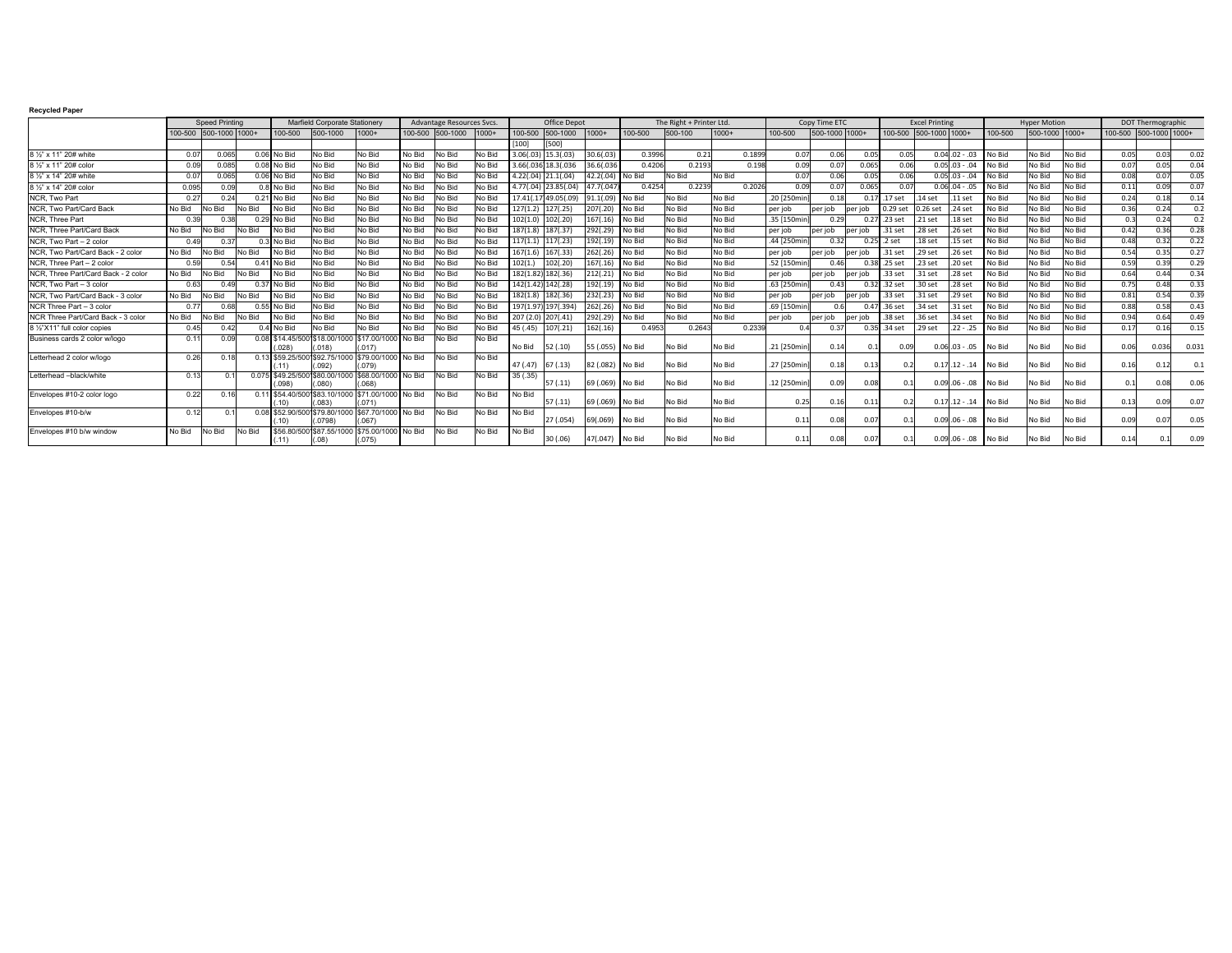## **FINISHING SERVICES**

|                            | <b>Speed Printing</b> |                          | Marfield Corporate Stationery |                                                      |                         | Advantage Resources Svcs. |                  |         | Office Depot  |                                 |  | The Right + Printer Ltd. |          |         | Copy Time ETC                  |                |           | <b>Excel Printing</b>  |                         |  | <b>Hyper Motion</b>                                 |                |                      | DOT Thermographic |                        |  |
|----------------------------|-----------------------|--------------------------|-------------------------------|------------------------------------------------------|-------------------------|---------------------------|------------------|---------|---------------|---------------------------------|--|--------------------------|----------|---------|--------------------------------|----------------|-----------|------------------------|-------------------------|--|-----------------------------------------------------|----------------|----------------------|-------------------|------------------------|--|
|                            |                       | 100-500 500-1000 1000+   | 100-500                       | 500-1000                                             | $1000+$                 |                           | 100-500 500-1000 | $1000+$ |               | 100-500 500-1000 1000+          |  | 100-500                  | 500-1000 | $1000+$ | 100-500                        | 500-1000 1000+ |           | 100-500 500-1000 1000+ |                         |  | 100-500                                             | 500-1000 1000+ |                      |                   | 100-500 500-1000 1000+ |  |
|                            |                       |                          |                               |                                                      |                         |                           |                  |         |               |                                 |  |                          |          |         |                                |                |           |                        |                         |  |                                                     |                |                      |                   |                        |  |
| Drilling 2 holes           | 0.01                  |                          | No Bid                        |                                                      |                         | 0.02                      |                  |         | \$5.00 per M  |                                 |  |                          |          |         | 0.02                           |                |           | \$5.00 per 1000 sheets |                         |  | \$30.00 per 500                                     |                |                      | 0.02              |                        |  |
| Drilling 3 holes           | 0.015                 |                          | No Bid                        |                                                      |                         | 0.015                     |                  |         | \$5.00 per M  |                                 |  |                          |          |         | 0.02                           |                |           | \$5.00 per 1000 sheets |                         |  | \$40.00 per 500                                     |                |                      | 0.03              |                        |  |
| Stapling - 1 staple        | 0.05                  |                          | No Bid                        |                                                      |                         | 0.045                     |                  |         | \$25.00 per M |                                 |  |                          |          |         | 0.05                           |                |           | No charg               |                         |  | \$30.00 per 500                                     |                |                      |                   |                        |  |
| Stapling - 2 staples       |                       |                          | No Bid                        |                                                      |                         | No Bid                    |                  |         | \$25.00 per M |                                 |  |                          |          |         | $\Omega$                       |                |           | No charg               |                         |  | \$40.00 per 500                                     |                |                      |                   |                        |  |
| Cutting (500 sheets)       |                       |                          | No Bid                        |                                                      |                         | 1.25                      |                  |         |               |                                 |  |                          |          |         | 1.2                            |                |           | No charg               |                         |  | \$25.00 per 500                                     |                |                      |                   |                        |  |
| Dye Cut(over the knob)     | 0.12                  |                          | No Bid                        |                                                      |                         | No Bid                    |                  |         | No Bid        |                                 |  | 0.2'                     |          |         | No Bid                         |                |           |                        | \$45.00 per 1000 sheets |  | \$250.00 per 1000 [must pay for dye \$35.00 per 500 |                |                      |                   |                        |  |
| Perforating-each           |                       |                          | No Bid                        |                                                      |                         | No Bid                    |                  |         | \$25.00 per M |                                 |  |                          |          |         |                                |                |           |                        | \$10.00 per 1000 sheets |  | \$250.00 per 1000 depending on job                  |                |                      | 0.05              |                        |  |
| Padding (per inch)         |                       |                          | No Bid                        |                                                      |                         | 0.155                     |                  |         |               |                                 |  | 0.4'                     |          |         |                                |                |           | No charg               |                         |  | call for pricing                                    |                |                      | 0.25              |                        |  |
| Graphic Design/typesetting | \$60.00/hr            |                          |                               | Subsequent proofs after \$75.00 ea.<br>initial proof |                         |                           |                  |         |               |                                 |  |                          |          |         | Graphic design                 |                | \$60.00 h |                        |                         |  | Custom NCR forms                                    |                | per job              |                   |                        |  |
| Numbering                  | 0.04                  |                          |                               | Rush charges                                         | rush policy<br>attached |                           |                  |         |               |                                 |  |                          |          |         | Custom T-shirts/screen per job |                |           |                        |                         |  | Booklets made                                       |                | per job              |                   |                        |  |
| Scoring                    | 0 <sub>1</sub>        |                          |                               |                                                      |                         |                           |                  |         |               |                                 |  |                          |          |         |                                |                |           |                        |                         |  | Full color                                          |                | per job              |                   |                        |  |
| Folding                    | 0.01                  |                          |                               |                                                      |                         |                           |                  |         |               |                                 |  | \$5.00 per M per fold    |          |         |                                |                |           |                        |                         |  | Black and 2pms colors   per job                     |                |                      |                   |                        |  |
| Discount above and beyond  | 12%                   |                          | 15%                           |                                                      |                         | none                      |                  |         | 25%           |                                 |  |                          |          |         | 12%                            |                |           |                        |                         |  | Graphic Designs Svcs.                               |                | \$80.00 hr. 2% net 1 |                   |                        |  |
| Shipping                   |                       |                          |                               |                                                      |                         |                           |                  |         |               |                                 |  |                          |          |         |                                |                |           |                        |                         |  | 0% discount                                         |                |                      |                   |                        |  |
| Minimum Order              | $\Omega$              |                          |                               | *500= 1 box minimum order.                           |                         |                           |                  |         |               | Pricing based on US communities |  |                          |          |         |                                |                |           | \$25.00                |                         |  | \$500 preferred, but can do \$100.00                |                |                      |                   |                        |  |
| Exceptions                 |                       | Die cutting $1 \leq 500$ |                               | This is an all or none bid                           |                         |                           |                  |         |               | contract pricing                |  |                          |          |         |                                |                |           |                        |                         |  |                                                     |                |                      |                   |                        |  |